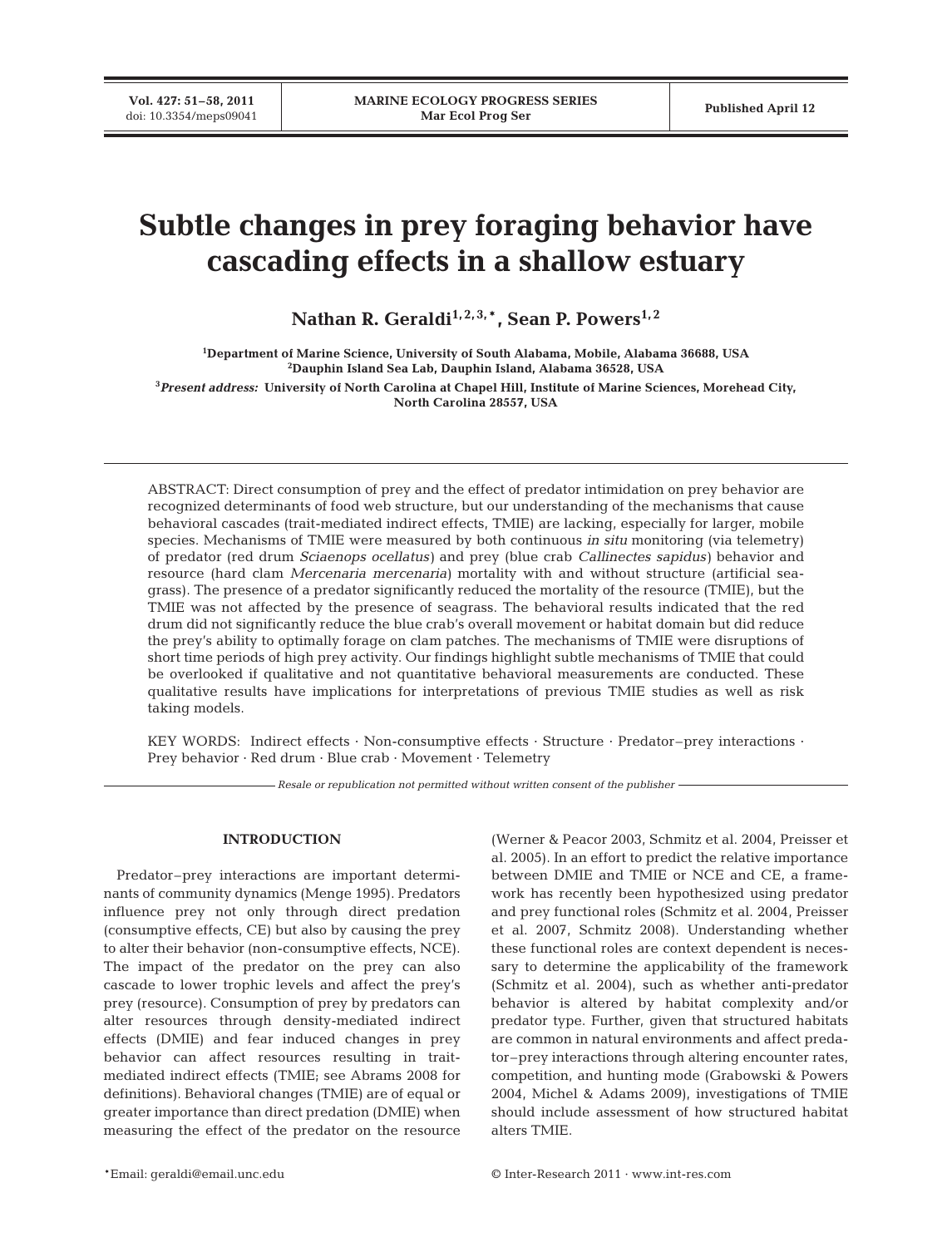NCE result from a change in prey behavior, but actual measurement of behavioral modification is rare due to the inherent difficulties in monitoring the movement of terrestrial and aquatic mobile fauna as well as the potential introduction of artifacts by observers. Past research on the mechanisms that cause TMIE have inferred the change in behavior of the prey from observations on whether individuals are active or not (Lima 1998, Bolker et al. 2003). These observations are often used to infer a reduction in movement, even though authors have noted these limited observations are not a valid proxy for behavior (Huang & Sih 1991, Bolker et al. 2003). The accuracy of measuring behavioral changes is important because community dynamic models assume that prey vary activity levels continuously and alter their behavior either instantaneously or gradually (Bolker et al. 2003). Because of the complex behavior of mobile prey, coarse descriptors of predator and prey behavior (e.g. present/ absent, moving/stationary) fail to adequately quantify potential behavioral mechanisms.

For mobile predators and prey, particularly those that have some level of learned behavior, tracking prey movements at a high resolution is necessary, with the frequency of samples a function of animal mobility. High-resolution tracking of animal behavior, to our knowledge, has never been used to study TMIE in an aquatic environment. Advances in acoustic telemetry have overcome the difficulties of tracking animals at high resolutions, for long periods of time, and over large spatial distances (>2 m) in turbid marine environments. With the advent of multiple hydrophone arrays, we can track animals with a high degree of temporal (determined by the transmission interval of an acoustic tag) and spatial accuracy  $(\pm 1 \text{ m})$  (Niezgoda et al. 2002).

The present study directly measured individual responses of predators, prey, and resources to manipulations of predator presence and structure within a tri-trophic level experiment. Specifically, the effect of artificial seagrass on the predator–prey interactions between red drum *Sciaenops ocellatus*, blue crab *Callinectes sapidus*, and hard clams *Mercenaria mercenaria* was assessed by measuring the behavior of red drum (predator) and blue crab (prey) and the mortality of 3 densities of hard clams (resource). We tested the following hypotheses: (1) the presence of the predator will cause a reduction in the distance moved and area used by the prey, which in turn will reduce the foraging of the prey and increase the survival of the resource, (2) prey will forage more in the high density resource patches when not under the threat of predation, and (3) the presence of structure will attenuate the TMIE by providing the prey with a refuge from predation that is in close proximity to the resource patches. The results of the study provide insight into how TMIE are transmitted down trophic levels through

changes in prey behavior, which we contend are necessary for predicting and modeling NCE and TMIE.

### **MATERIALS AND METHODS**

**Telemetry system and transmitter attachment.** We used an acoustic tracking system, the Lotek Wireless MAP 600 multi-port system (MAP), to examine animal behavior. The MAP uses 8 fixed hydrophones to receive coded sounds emitted by ultrasonic transmitters attached to animals (tags). The position of the tag is triangulated when 3 or more hydrophones receive the acoustic transmission. Stationary transmitters were placed randomly throughout the study area to quantify the error in position calculation and to check for drift. Positions from the stationary tags were used to filter the processed data to achieve an accuracy of <1 m. The MAP has been tested in a similar shallow estuarine environment and was found to have an accuracy of <1 m in tracking the movements of blue crabs (Niezgoda et al. 2002).

Crabs were tagged with Lotek Wireless MAP 8-5 acoustic transmitters (8 mm diameter  $\times$  34 mm long, mass in air 4.2 g). The Map 8-5 tags had a burst interval of 5 or 15 s, depending on the tag. The transmitters were attached by methods similar to those of Niezgoda et al. (2002) in which a tag was mounted vertically to the top of the crab's carapace. No apparent effect of the tag on the crab's behavior was observed after tagging. Previous studies have used tags twice the weight of these on crabs of similar size and found that crab behavior was not affected (Micheli 1997, Clark et al. 1999). Blue crabs were captured using crab traps in the waters surrounding Dauphin Island. Crabs used for the study  $(n = 48)$  had carapace widths that ranged from 140 to 195 mm (mean  $\pm$  SE, 165.26  $\pm$  2.44 mm). The weight of the crabs used was 193 to 402 g (279.79  $\pm$ 8.43 g) to ensure that the tags were less than 3% of the body weight. This size also meant that crabs were too large (>85 cm carapace width) to be consumed by the red drum (Scharf & Schlicht 2000) and allowed only sublethal interactions between the predator and prey.

Red drum were caught using hook and line in waters surrounding Dauphin Island and held in flow-through saltwater tanks. The red drum used had a mean total length of 662  $\pm$  63.95 mm and a weight of 3572  $\pm$ 1193 g. This size was chosen to ensure that the transmitters were less than 2% of fish body weight (Eristhee & Oxenford 2001, Bridger & Booth 2003). Red drum were tagged with internal Lotek Wireless MAP 11 acoustic transmitters  $(11 \text{ mm diameter} \times 56 \text{ mm long})$ mass in air 9.2 g) that had burst intervals of 2 or 5 s.

**Experimental design.** The study was conducted in an enclosed natural embayment at the Dauphin Island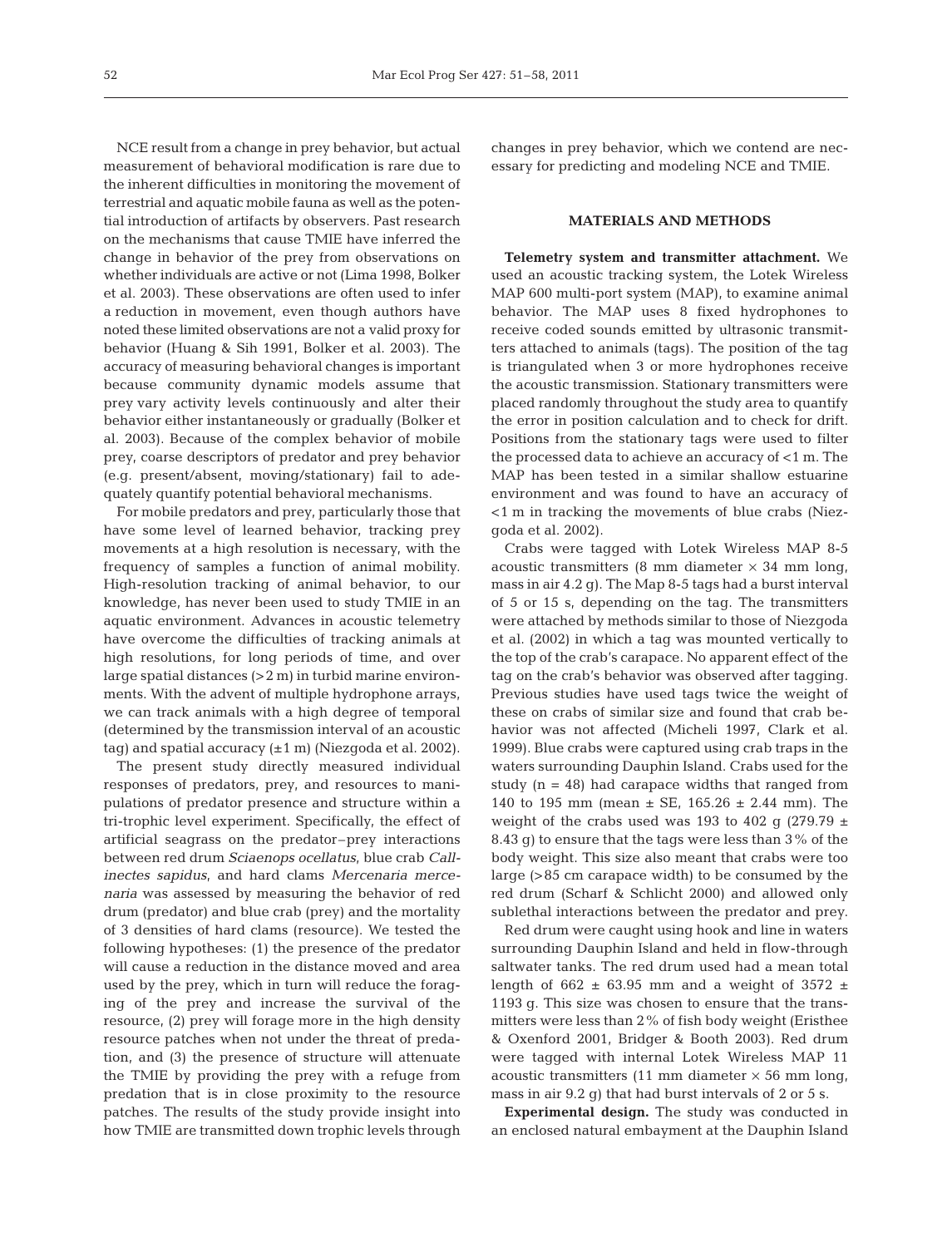Sea Lab on Dauphin Island, Alabama from May to July 2005. The embayment was chosen to maximize animal retention while reducing potential enclosure artifacts when confining nekton within cages (Peterson & Black 1994). In an effort to guarantee animal retention within the embayment, Vexar® (MasterNet) fences were set up to block any potential exit points and to divide the larger embayment into 2 smaller enclosures, also re ferred to as ponds, each approximately  $400 \text{ m}^2$  (Fig. 1). The pond had a sand-mud bottom with an average depth of 0.75 m and a 0.5 m tidal range.

The experiment had a two-by-two-factorial design with the 2 factors being structure (artificial seagrass presence/absence) and predator (red drum presence/ absence). Blue crabs and clams were placed in all treatments. Treatments were replicated 3 times. Trials were run for 2 to 3 d, which allowed ample time to determine changes in crab behavior as a result of the treatment and have a measurable depletion of prey. Predator treatments were always run concomitantly on both sides of the pond to ensure that the presence of the predator on one side of the pond was not affecting the behavior of the crabs in the adjacent enclosure via transmission of odors (Powers & Kittinger 2002). Trials with predators were alternated with trials without predators to reduce any temporal artifacts. Structure was assigned randomly to the enclosures throughout the experiment.

All trials contained six 1  $m<sup>2</sup>$  resource patches with 2 patches of each of 3 clam densities: 50, 150, and 300 clams. The clams were obtained from the Research AquaCulture commercial hatchery in Stuart, Florida. The clams used in the experiments had an average shell height of  $23.4 \pm 0.19$  mm (range = 11 to 35 mm),



Fig. 1. Experimental set-up of the embayment. Separate trials were run in each pond created by the fence. Structures (artifical seagrass units, ASU) were present only during the appropriate trials

which is within the size range consumed by blue crabs (Micheli 1997, N. R. Geraldi pers. obs.). Size ranges of clams were determined from a random sample of 50 clams per trial. Resource patches were placed in 2 rows of 3 with approximately 2 m between rows and 1.5 m between patches in each row (Fig. 1). Resource patch placement was not uniform because we attempted to place them equidistant from each other at consistent depths. The resource patches were made by sinking fixed wooden frames into the ground. Clams for each patch were haphazardly placed in 2 wood trays  $(1 \times 0.5 \times 0.05 \text{ m})$  and covered with sand. The 2 trays containing clams were temporarily covered with a 5 mm mesh screen and carefully lowered into the fixed frame by a free diver before the mesh was removed. Clam densities within resource patches were grouped so that each row had one of each of the densities and the densities within each row were randomly assigned to each prey patch.

Artificial seagrass units (ASUs) were added to the trials with structure and covered approximately 2% of the individual enclosure  $(8 \text{ m}^2)$ . The ASU was constructed of  $0.75 \times 15$  cm green ribbon tied to a sheet of 5 mm mesh Vexar® plastic netting and was designed to mimic turtlegrass *Thalassia testudinum* with a density of 1500 ribbons  $m^{-2}$ . The  $8 \times 1$  m ASU was placed in the center of the enclosure and anchored to the substrate using rebar stakes (Fig. 1). Past studies have found that the abundances of fish and crustaceans in ASUs are similar to those in natural seagrass (Kenyon et al. 1999, Upston & Booth 2003). For the trials with a top predator, one tagged red drum was added to the individual enclosure at least 1 h before the beginning of the trial to allow for acclimation. One red drum was used for 2 trials because only 5 were caught.

Prior to the start of each trial, crab traps and gill nets were set in the embayment for a minimum of 24 h to remove crabs and other animals that were potential predators on clams or crabs. Despite attempting to remove all crabs from the enclosure before the beginning of the experiment, untagged crabs were caught between trials. The ponds were fished for an average of 3.3 d with an average catch of 5 untagged blue crabs (mean carapace width 110 mm). Thus, results of clam mortality and intra-species interactions could not be attributed solely to the 4 tagged crabs in each trial. However, the untagged crabs would have reacted to the presence of structure or predator in a similar way as the tagged crabs and thus only prevented the calculation of clam predation by each crab. All trials began in the afternoon between 14:00 and 17:00 h. Four tagged crabs were introduced into each trial and tracking was initiated immediately. Although results could be influenced by acclimation behavior, data showed no evidence of higher or lower rates of movement at the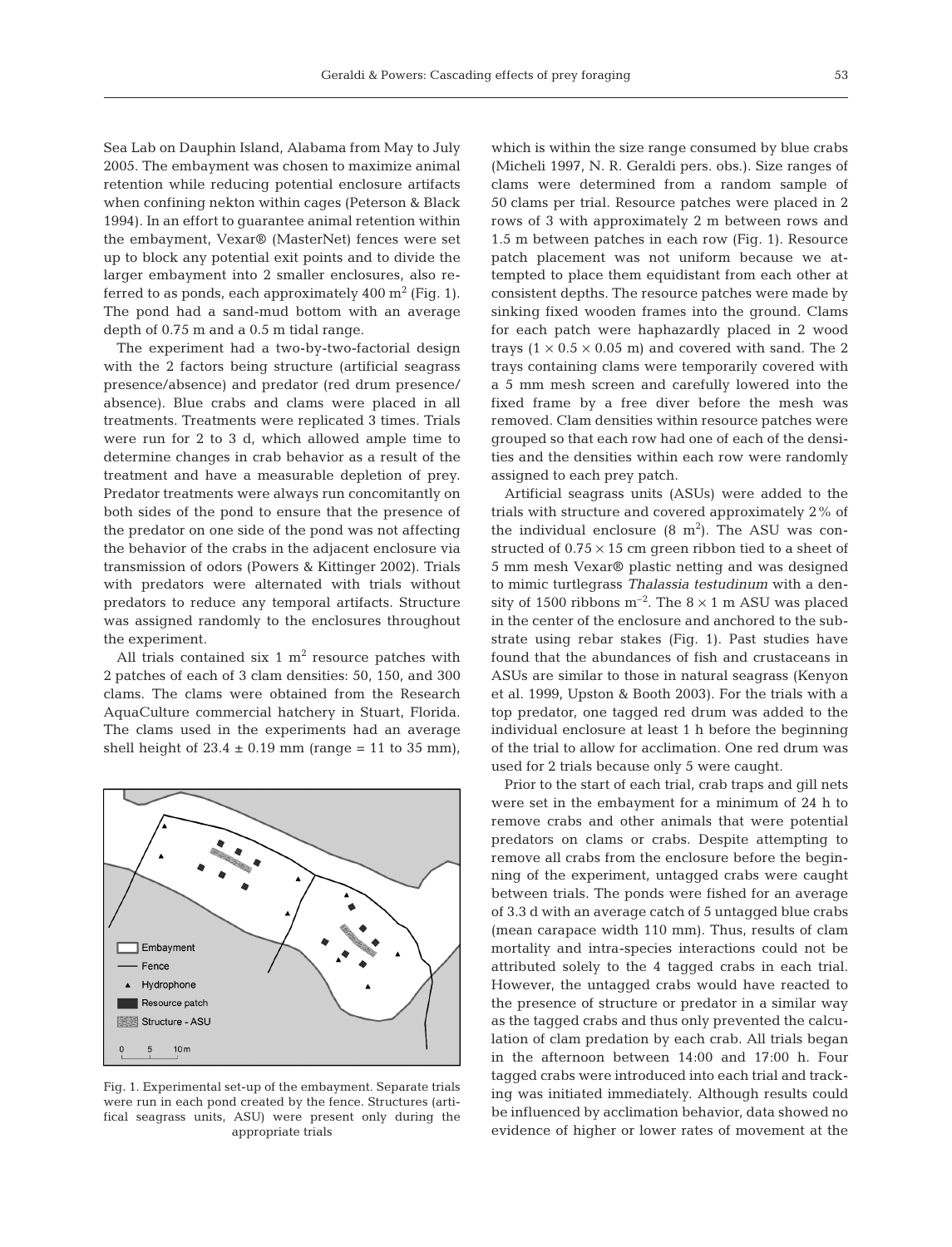beginning of the trials. Crabs were only used in a single trial, although in 2 trials, a tagged crab from a previous trial that was assumed to have escaped was detected within the embayment.

All dead clams recovered had been chipped or crushed, and most were crushed beyond recognition so that we were unable to measure total recovery rate. Past studies have found that juvenile clams did not move or change behavior in the presence of predators (Micheli 1997, Powers & Kittinger 2002). As a result, dead or missing clams were assumed to have been eaten by blue crabs because they were the only clam predators present in the experiment.

**Statistical analysis.** The effect of structure and predator on clam survival (TMIE) was initially tested using a 2-way ANOVA with percent mortality of clams per day as the dependent variable and 2 independent factors each with 2 levels, presence/absence of both structure and predator (Table 1). Because structure had no effect on clam mortality  $(F \text{ value} = 0)$ , crab movement or behavior (N. R. Geraldi pers. obs.), structure was excluded from further analyses. In addition to more parsimonious findings, the removal of structure increased our replication from 3 to 6. The effect of predator on TMIE was tested with a 1-way ANOVA with percent mortality of clams per day as the dependent variable and predator (presence/absence) as the independent variable. Clam mortality was expressed as mortality per day to standardize results because 2 trials were 1 d longer than all others. Cochran's test was used to ensure that response variables conformed to the ANOVA's assumption of homogeneous variance for all statistical tests.

To determine if the presence of the predator altered the ability of the crabs to forage on different densities of resource patches, the percent mortality per day without predators was subtracted from the percent mortality per day with predators for each of the 3 different density patches and analyzed with a 1-way ANOVA with initial clam density as the independent variable. Because trials with predators and without predators were run in succession and not simultaneously, identical sides of the pond were paired with the next trial on that side and the difference was calculated. The effect of predator on mortality per day was also determined by pairing trials without and with predators and subtract-

Table 1. Two-way ANOVA testing the effects of predator and structure on clam mortality

| Independent variable        | df | F        | р     |
|-----------------------------|----|----------|-------|
| Predator                    |    | 4.18     | 0.075 |
| Structure                   |    | $\lceil$ | 0.984 |
| $Predator \times Structure$ |    | 0.47     | 0.514 |

ing them. Using the difference between trials with and without predators as the dependent variable allowed us to determine the effect of predators on initial clam density without artificially inflating replication ( $n = 18$  instead of  $n = 6$ ), which would have happened if predator was included as a factor. The difference between trials without a predator and with a predator was analyzed with a 1-way ANOVA with mortality per day as the dependent variable.

Hawths analysis tool (Beyer 2004), an independent Arc View extension, was used to determine the straight-line distances moved by crabs between each consecutive position. The effect of a predator on the hourly movement of the crabs was determined by calculating the mean movement  $(m h<sup>-1</sup>)$  per crab per trial and analyzed as the dependent variable in a 1-way ANOVA with predator as the independent variable. Movement was also broken up into 12 h increments to determine if a predator altered crab behavior as the experiment progressed. An average movement per hour was found for each trial with and without predators for each of 3 time periods  $(0-12, 13-24,$  and 25–36 h). The difference between with-predator and without-predator trials was then calculated as explained previously. The effect of predator presence was then analyzed using a repeated measures ANOVA with the 3 time periods as the dependent variables and the difference between trials with and without a predator as the independent variable. The 50 and 90% kernel home ranges of each crab for each trial were determined using Hawths tools (Beyer 2004). The home range of each trial was calculated by averaging each individual crab's home range per trial. Separate 1-way ANOVAs were used to determine the effect of the independent variable, predator, on the dependent variables, 50 and 90% home range.

The effect of a predator on the time spent on resource patches was analyzed by the proportion of crab positions within a 0.5 m buffer around the patches for each trial. The buffer was used because of the error associated with measuring the exact position and orientation of the  $1 \text{ m}^2$ resource patches and the error in positioning. To standardize the number of positions between trials due to burst intervals or filtering, the proportion of positions was used instead of total positions. An ANOVA with predator as the independent variable was used to determine the significance of the predator's presence on time spent by crabs on resource patches. To determine if the presence of a predator altered the time spent by crabs in the different density resource patches in 12 h increments through the experiment  $(0-12, 13-24,$  and  $25-36$  h), a repeated measures ANOVA with the 3 resource patch densities and the 3 time periods (repeated measure) as independent variables was run. The dependent variable was difference between the proportion of positions with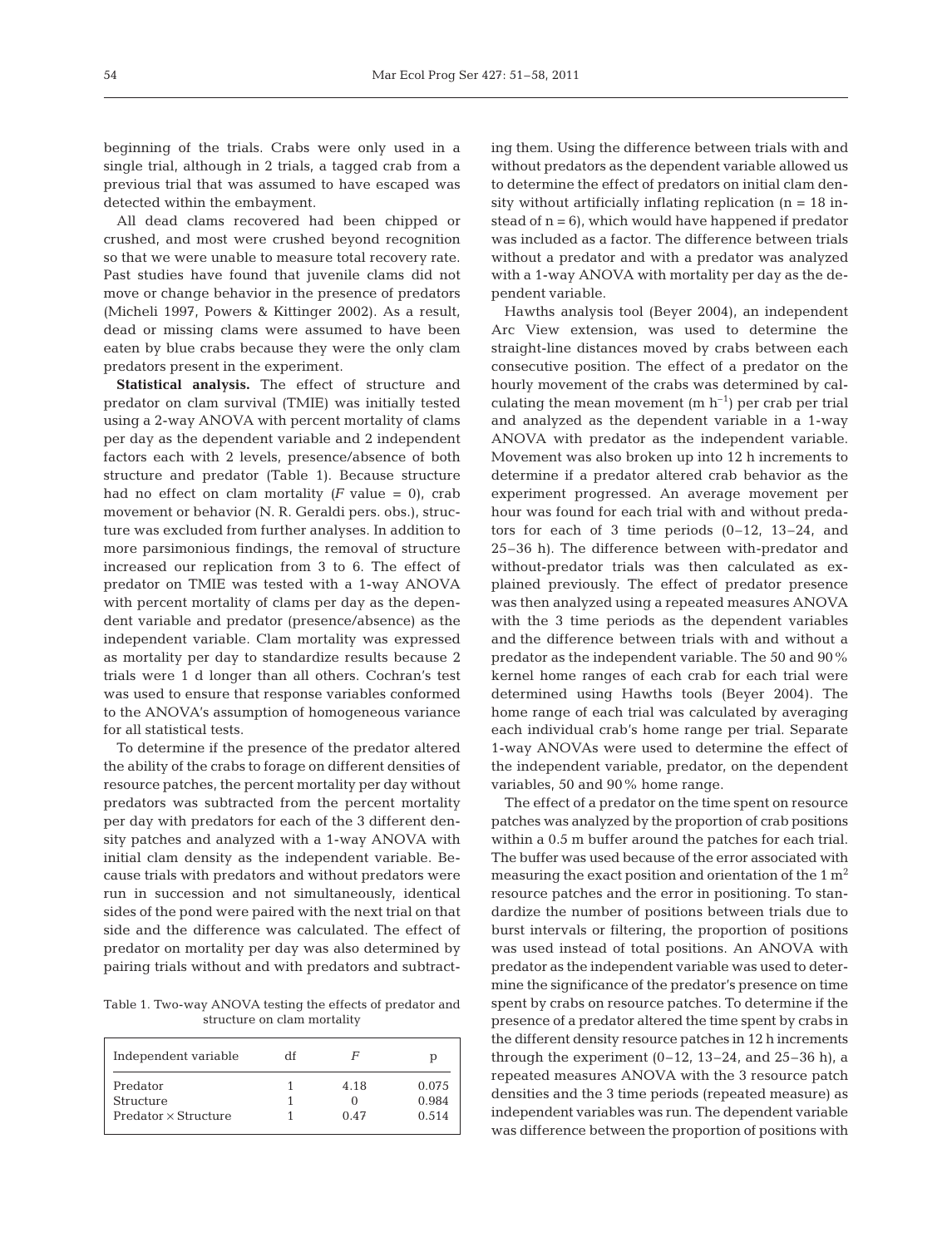and without predators. To test for a relationship between time spent on resource patches and clam mortality, a regression was run with percent clam mortality as the dependent variable and number of crab positions within a 0.5 m buffer around the resource patch as the independent variable.

### **RESULTS**

The TMIE or the effect of the red drum on clam mortality through altering crab behavior was significant  $(p = 6, F_{1,10} = 4.94, p = 0.05)$ ; clam mortality was on average  $21\%$  d<sup>-1</sup> in the presence of red drum but was  $30\%$  d<sup>-1</sup> in the absence of red drum (Fig. 2). The presence of the predator, determined by subtracting trials without a predator from those with a predator, did not affect the percent mortality per day between the 3 different resource density patches  $(p = 6, F_{2,15} = 0.06, p =$ 0.945; Fig. 3A). There was a marginally significant difference between the resource patches when the difference between trials without and with predators was calculated for mortality per day  $(p = 6, F_{2,15} = 2.71, p =$ 0.099); Fig. 3B).

The MAP system successfully tracked the animals with sub-meter accuracy and approximately 20% of the total acoustic transitions were used after filtering to ensure accuracy, thus giving us approximately 2.5 positions  $min^{-1}$  ind.<sup>-1</sup>. The mean distance moved each hour of the day for both the red drum and blue crabs showed a crepuscular pattern (Fig. 4). The standard error shown was calculated between trials after the hourly movement of crabs within a trial was averaged. Movements of crabs with and without a predator were similar except for the twilight hours (Fig. 4B). The mean hourly movement of crabs was not significantly affected by the presence of a predator  $(p = 6, F_{1,10})$  $3.14$ ,  $p = 0.108$ ; Fig. 5). When movement was examined in 4 h intervals, the presence of the red drum significantly reduced the hourly movement of crabs between 17:00 and 21:00 h ( $n = 6$ ,  $F_{1,10} = 5.13$ ,  $p = 0.047$ ; Figs. 4 & 5B), which was the same time period that the red drum increased their movement (Fig. 4A). Crab movement was broken up into 12 h increments to determine if movement was altered as a result of predator presence through exposure time (Fig. 5C). The difference between crab movement without and with a predator did not significantly change throughout the experiment  $(p = 6, F_{2,15} = 0.3, p = 0.747)$ . Kernel home range was calculated to determine if the area used by crabs was affected by a predator. Both the 50% kernel home range, which averaged  $10 \pm 2$  m<sup>2</sup> (n = 6,  $F_{1,10}$  = 0.10, p = 0.755), and the 90% kernel home range, which averaged 74  $\pm$  10 m<sup>2</sup> (n = 6,  $F_{1,10}$  = 0.0, p = 0.97), were not significantly affected by the presence of a predator.



Fig. 2. *Mercenaria mercenaria.* Mean (± SE) percent mortality of clams per day without and with a red drum predator. Percent mortality per day was significantly higher in trials without a predator.  ${}^{\ast}p = 0.05$ 



Fig. 3. *Mercenaria mercenaria.* Effects of initial clam density on the mean  $(\pm SE)$  difference in  $(A)$  percent mortality of clams per day and (B) mortality of clams per day between trials without and with red drum predators. No significant difference was found between percent mortality per day, but mortality per day was marginally significant  $(p = 0.099)$ 

The amount of time crabs spent on the resource patches was highly variable between trials, even after the positions of crabs within trials were pooled (Fig. 6). Differences between trials with and without a predator were evident between 10:00 and 16:00 h, when error bars generally did not overlap. The predator did not significantly affect the time crabs spent in the resource patches  $(p = 6, F_{1,10} = 2.18, p = 0.170$ ; Fig. 7A), but on average, crabs without a predator present spent 40% more time in resource patches than crabs with a predator present  $(0.23 \pm 0.05$  and  $0.14 \pm 0.05$ , respectively).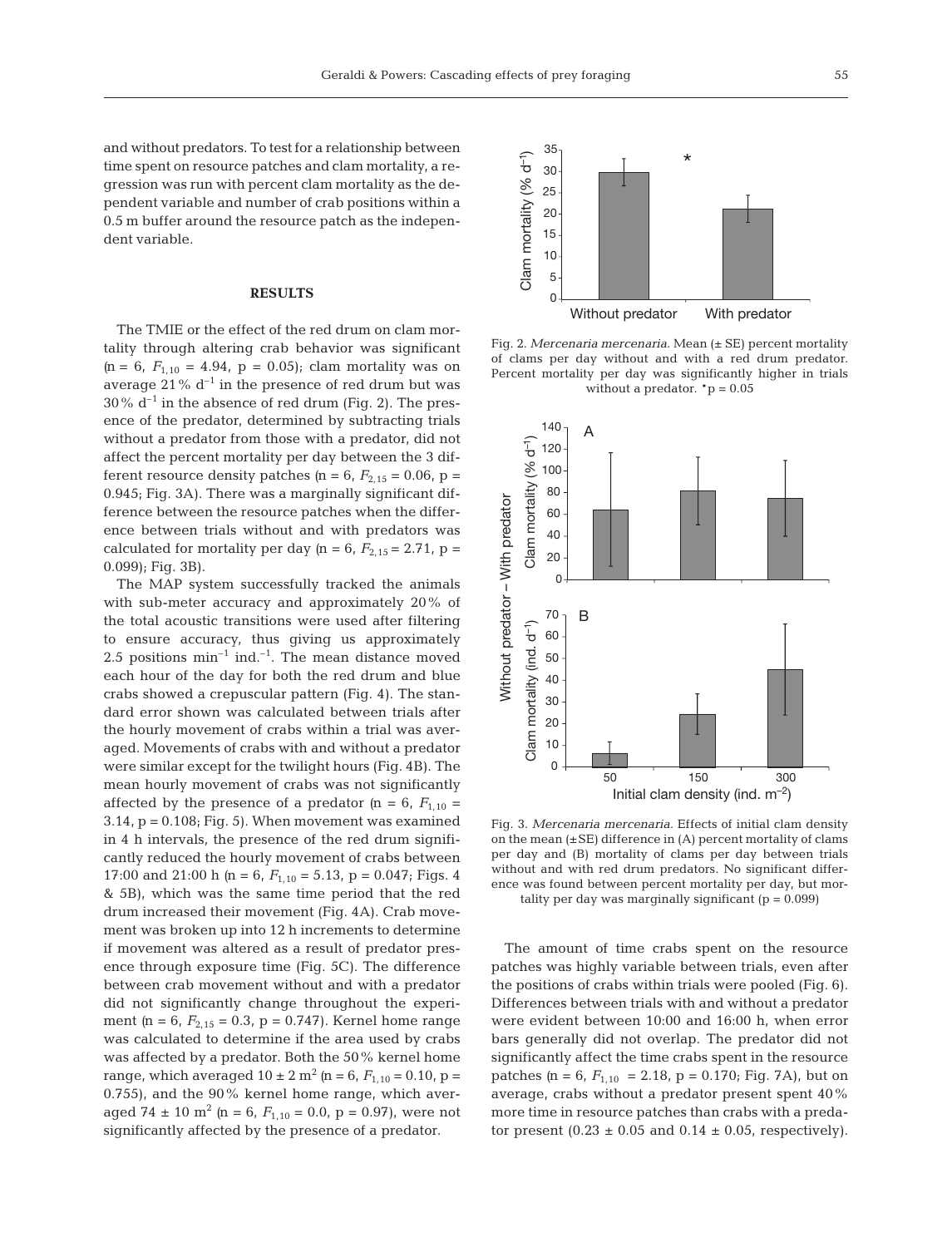

Fig. 4. *Sciaenops ocellatus* and *Callinectes sapidus.* Mean (± SE) daily movement  $(m h^{-1})$  within each trial of (A) tagged red drum and (B) blue crabs without and with a red drum predator

The difference between trials without and with a predator did not significantly change the time spent in resource patches as the time within trials progressed (Table 2). A marginally significant effect of initial density on time spent in resource patches occurred  $(p =$ 0.07) with the difference between trials with predator and without predator being greater in high density patches than in low density resource patches. Clam mortality was significantly related to the amount of time spent on the resource patch by crabs  $(p < 0.01)$ , but time spent by crabs in the prey patch explained only 12% of the variance in clam mortality (adjusted  $r^2 = 0.12$ ).

#### **DISCUSSION**

Intimidation by predators can trigger behavioral cascades with disproportionate consequences on nonadjacent trophic levels (Preisser et al. 2005). We found that the presence of red drum had a significant indirect effect on the clams through the change in behavior of



Fig. 5. *Callinectes sapidus.* Mean (± SE) movement of crabs  $(m h^{-1})$  (A) for the entire trial, (B) between 17:00 and 21:00 h each day without and with a predator, and (C) difference in the hourly movement of blue crabs between trials without and with a predator for 3 consecutive time periods within trials. Significance was tested with 3 separate 1-way ANOVAs with the independent variables being (A,B) predator and (C) time of trial. \*p < 0.05



Fig 6. *Callinectes sapidus.* Mean (±SE) proportion of crab positions per hour per trial within resource patches throughout the day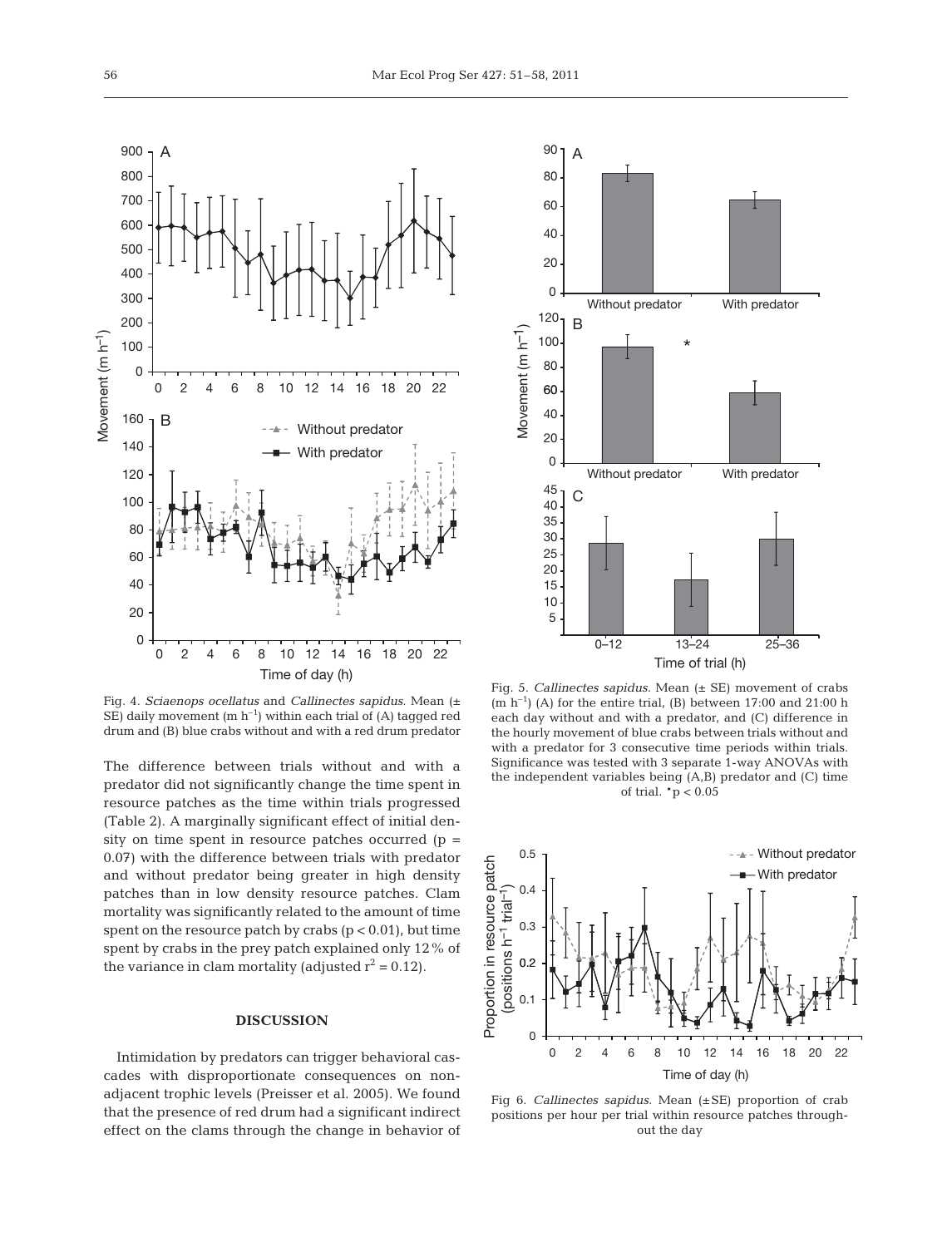

Fig. 7. *Callinectes sapidus.* (A) Mean (± SE) proportion of blue crab positions within clam resource patches for trials without and with a red drum predator.  $(B)$  Mean  $(\pm S E)$  difference in the proportion of crab positions within individual resource patches between trials without and with predators when compared to initial clam densities. A 2-way ANOVA was run with initial density and trial period as independent variables and initial density was marginally significant  $(p = 0.07)$ 

the blue crab. The novelty of this experiment comes from our ability to directly and continuously measure the predator–prey behavioral interaction in a natural environment. Telemetry allowed us to begin to elucidate the mechanism of the TMIE, which was not a presumed overall reduction in prey movement or home range, but changes in movement over small time periods that decreased the prey's time spent feeding on high density resource patches.

Our findings agree with past traditional studies that prey are efficient foragers, finding resource patches and spending more time in the highest density patches (our Fig. 3B; Stephens & Krebs 1986). The threat of predation reduced both the time spent by prey in the high density resource patches and the number of clams eaten in the high density resource patches, both of which likely resulted from the predator impeding the

Table 2. Two-way ANOVA testing the effects of initial resource patch density and trial period on time spent by crabs in resource patches. The independent variable was the difference between trials with and without a predator

| Independent variable           | df | F    | р    |
|--------------------------------|----|------|------|
| Initial density                |    | 4.3  | 0.07 |
| Trial time                     |    | 2.11 | 0.20 |
| Initial density $\times$ Trial |    | 1.23 | 0.30 |

prey's ability to locate high concentrations of resources. This result seems counterintuitive to our findings that overall movement and home range were not altered by anti-predator behavior. The missing link between NCE and TMIE may be explained by changes in daily behavior. The daily activity of the prey was reduced by predator presence during dusk, which was the peak activity period of prey in the absence of a predator. Many species have periods of high activity, which are thought to relate to periods of low predation (Lima 1998), but dusk seems to correspond to periods of high predator activity (Fig. 3). Dusk may be a disproportionally important foraging period, during which anti-predator behavior decreases movement and inhibits the prey's ability to gain knowledge of the location and density of resources (Fig. 3). The intra-day behavior of the prey provides insight into the mechanisms of NCE and why they may not be detected in qualitative experiments.

The results that structure did not affect the behavior of the transient prey or TMIE was unexpected given that blue crabs have been found to have higher predation on clams in habitats connected by seagrass (Micheli & Peterson 1999). The difference in predation was attributed to blue crab anti-predator behavior. The range in crab size was smaller (105–129 mm) than the size of crabs used in this experiment (140–195 mm), which could explain the difference, although both size ranges are considered to be adult crabs and potential crab predators most likely overlap between these size ranges. Adult crabs, which are transient species, may be associated with structure because of foraging, not refuge seeking, behavior, and NCE may not be affected by structure.

To our knowledge this was the first study to continuously measure animal position to elucidate the mechanisms of TMIE. Because TMIE are behaviorally induced, quantitative and not qualitative measures of natural behavior are integral in understanding the mechanisms that cause such interactions. Many predator–prey models depend on assumptions taken from observations of animal position (Bolker et al. 2003). Full dynamic optimization models are used to predict the anti-predator behavior of prey and assume an immediate and continuous change in prey behavior. We found that activity may be altered by predator presence during discrete time periods during the day. Incorporating these results will alter the findings of such models (Bolker et al. 2003).

Schmitz et al. (2004) developed a framework which predicts the relative strengths of either TMIE or DMII depending on the prey's and predator's habitat domain as well as the predator's hunting mode. Habitat domain encompasses both microhabitat choice and extent of spatial movement. Our results indicated that